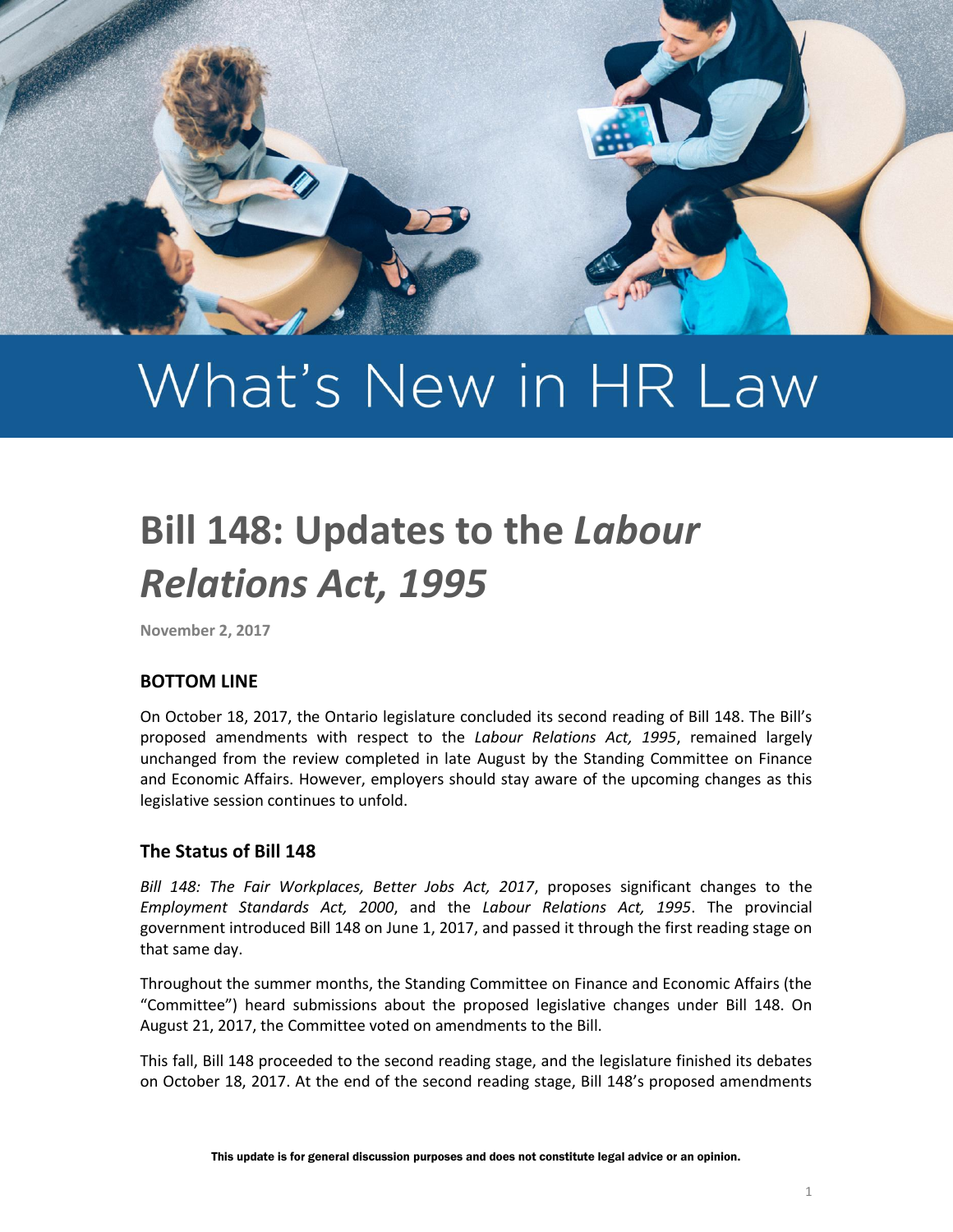with respect to the *Labour Relations Act, 1995*, remained largely unchanged from the Committee's review.

We note that the second reading stage included significant debate about the proposed amendments to the *Employment Standards Act, 2000*. We have reviewed these proposed amendments in a previous article dated October 23, 2017.

## **The Impact of the Amended Bill 148 on Unionized Workplaces**

The Committee's review and the second reading stage indicate that Bill 148 may significantly alter aspects of the bargaining relationship between unions and employers. Below is a comprehensive summary of the amended Bill 148 and the proposed amendments to the *Labour Relations Act, 1995* that were added, maintained and rejected by the Committee.

#### **A. Amendments Added by the Committee**

**Statutory declaration regarding the number of employees in a union's proposed bargaining unit:** Employers may be required to provide a statutory declaration that sets out the number of employees in a union's proposed bargaining unit. This requirement will be triggered if the union applies for an employee list and the employer wishes to challenge the description of the proposed bargaining unit.

**Duties of confidentiality:** Both employers and unions will have duties of confidentiality with respect to an employee list:

The employer must ensure that all reasonable steps are taken to protect the security and confidentiality of the list during its creation, compilation, storage, handling, transportation, transfer, and transmission.

The union must ensure that all reasonable steps are taken to protect the security and confidentiality of the list, and to prevent unauthorized access to the list.

When the list must be destroyed, the destruction must be done in such a way that the list cannot be reconstructed or retrieved.

**Educational support during first contract mediation or arbitration:** Employers and unions may request educational support with respect to labour relations and collective bargaining. Upon such a request, the Minister of Labour—or the appointed mediator or arbitrator—must make the requested educational supports available.

**Extended time limits with respect to first contract mediation:** Bargaining parties will have extended time limits with respect to first contract mediation:

No employee can strike, and no person or union can authorize or threaten a strike, in the 45 days after the time that the Minister of Labour appoints a first contract mediator.

The Board cannot deal with any decertification or displacement applications until 45 days after the appointment of a first contract mediator.

The parties may apply to the Ontario Labour Relations Board (the "Board") to direct the settlement of a first contract if: (a) 45 or more days have passed since the appointment of a first contract mediator; and (b) the parties have not yet entered into a collective agreement.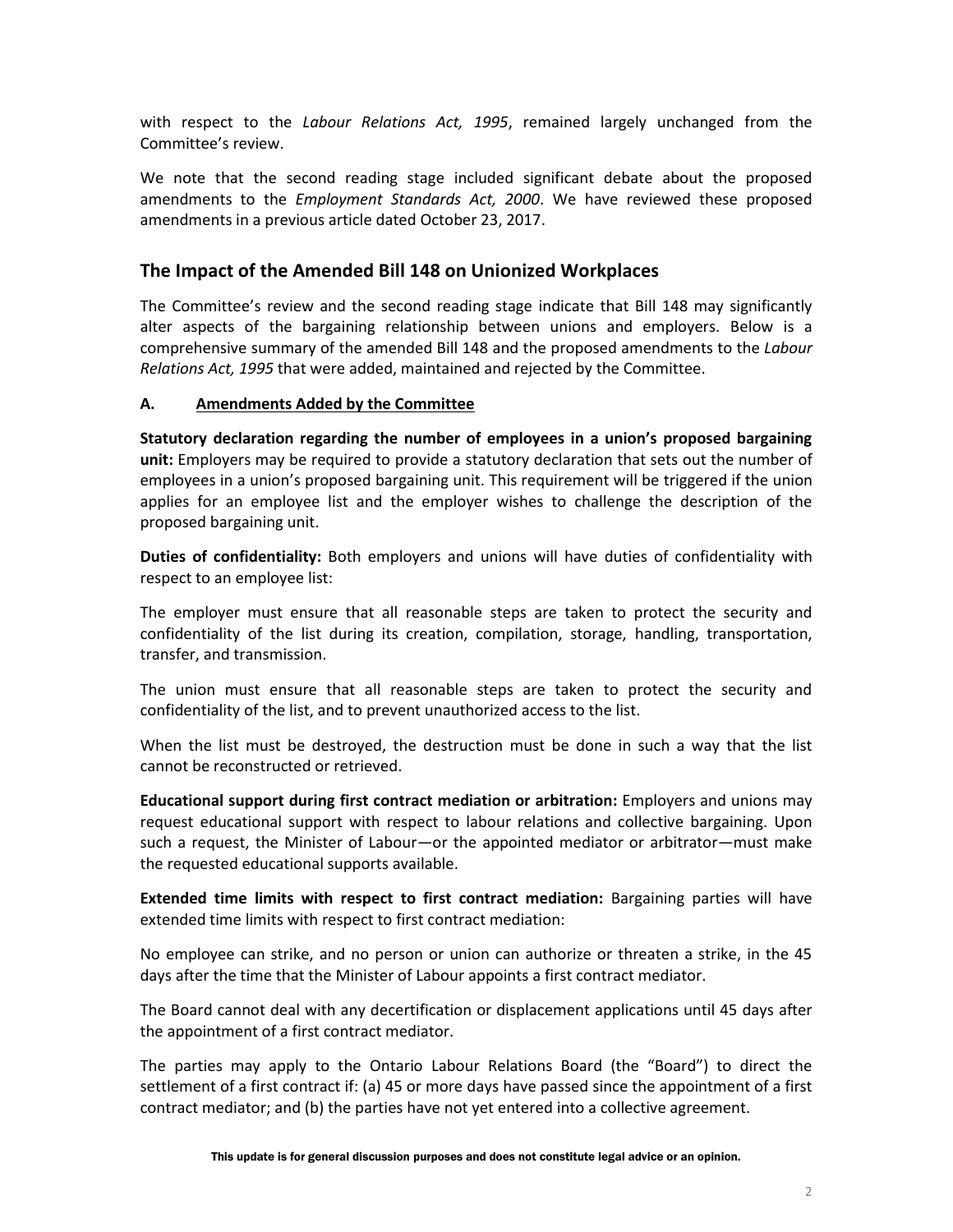**Sectoral bargaining:** Although there was some debate during second reading about the creation of sectoral bargaining in every sector of work, Bill 148 has not been amended thus far to include sectoral bargaining.

#### **B. Amendments Maintained by the Committee**

**Card-based certification:** Card-based certification will become available to employees of temporary help agencies, companies in the building services sector, and organizations that provide home care or community services. Note that this proposed amendment received some criticism during second reading debate. Some individuals expressed a desire to maintain the secret ballot process for union certification, whereas other individuals were concerned that card certification would not be made available to all sectors of workers.

**Remedial certification:** Remedial certification will automatically occur where the Board determines that an employer has committed an unfair labour practice that impacted upon its employees' support for a union.

**Employee lists:** Unions may apply to the Board for an order directing an employer to provide the union with an employee list. In order to apply, however, the union must demonstrate that it has achieved the support of 20% of the employees in the proposed bargaining unit.

**Votes outside of a workplace:** The Board may conduct votes outside of a workplace, including by Internet or telephone. The Board may also authorize Labour Relations Officers to direct the voting process and associated voting arrangements.

**First contract mediation and arbitration:** Employers and unions will have easier access to first contract mediation and arbitration.

Either party may apply for the appointment of a first contract mediator at any time after the Minister of Labour has issued a No Board Report. The parties must then mediate for 20 days, during which no strike or lock-out may occur.

If the parties do not reach a collective agreement after 20 days of first contract mediation, then either party may apply to the Board for first contract arbitration.

**Consolidating bargaining units:** The Board will have the power to consolidate bargaining units after successful union certification if the existing bargaining units are no longer appropriate. The Board may even exercise the power to consolidate bargaining units that are represented by different unions, and then declare which of the unions will represent the employees of the consolidated bargaining unit.

**Successor rights:** Successor rights will extend to the re-tendering of building services contracts. Successor rights will also apply to the re-tendering of publicly-funded contract services.

**Return to work:** There will no longer be a six-month limitation on employees being able to return to work after a lawful strike has started. Employers will be required to reinstate an employee when a lawful strike or lock-out has concluded.

**"Just cause" protection:** Unionized employees will have "just cause" protection from discipline or discharge between certification and the conclusion of a first contract. Similarly, employees will be protected from discipline or discharge without just cause between the date of a legal strike or lock-out and either: (a) the ratification date of a new collective agreement; or (b) the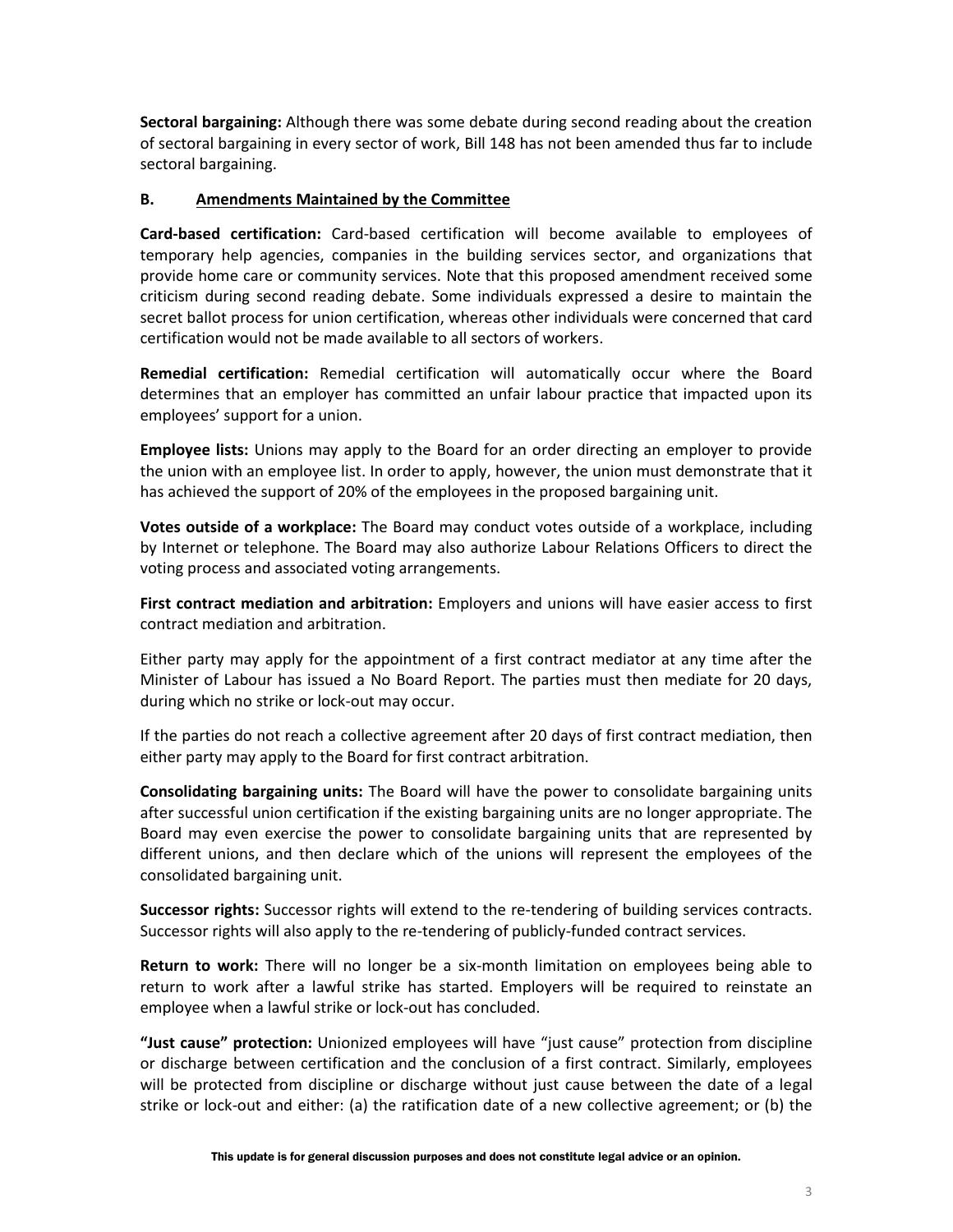date on which the union's bargaining rights are terminated. Note that, during second reading debate, there was some concern that Bill 148 did not explicitly protect employees from reprisals during the union organization period before certification.

#### **C. Amendments Rejected by the Committee**

**Purpose clause:** Initially, Bill 148 would have removed the purpose clause from the *Labour Relations Act, 1995*. The Committee voted against this change, so the purpose clause will remain within the statute.

**Powers of a first contract mediator:** Bill 148 previously contained a provision that would have allowed a first contract mediator to hold all of the powers that are held by a conciliation board. However, the Committee struck down this provision, thereby maintaining limits on the powers of a first contract mediator.

**Restructuring bargaining units:** The prior version of Bill 148 would have empowered the Board to restructure bargaining units when existing bargaining units were inappropriate. However, the Committee voted against this change.

# **Check the Box**

Bill 148 is still moving through the legislative process, so many practical aspects relating to the Bill's implementation and application remain unknown.

Now that Bill 148 has passed second reading stage, the Ontario legislature has referred the Bill back to the Standing Committee on Finance and Economic Affairs for further review. The committee hearings are scheduled to occur during the week of October 31, 2017. During the upcoming committee hearings, employers may have a chance to voice their concerns about Bill 148 and its proposed legislative changes.

As Bill 148 proceeds toward royal assent, unionized employers should keep informed about the potential amendments to the *Labour Relations Act, 1995*, and ensure that they are prepared to adapt to the changing landscape of labour relations law.

For more information, please contact Cassandra Ma at 416-408-5508 or speak to your regular lawyer at the firm.



**Toronto** Bay Adelaide Centre 333 Bay Street, Suite 2500, PO Box 44 Toronto, Ontario M5H 2R2 tel: 416.408.3221



**London** 620A Richmond Street, 2<sup>nd</sup> Floor London, Ontario N6A 5J9 tel: 519.433.7270 fax: 519.433.4453 london@filion.on.ca

**Hamilton** 1 King Street West, Suite 1201 Box 57030 Hamilton, Ontario L8P 4W9 tel: 905.526.8904 fax: 905.577.0805

This update is for general discussion purposes and does not constitute legal advice or an opinion.